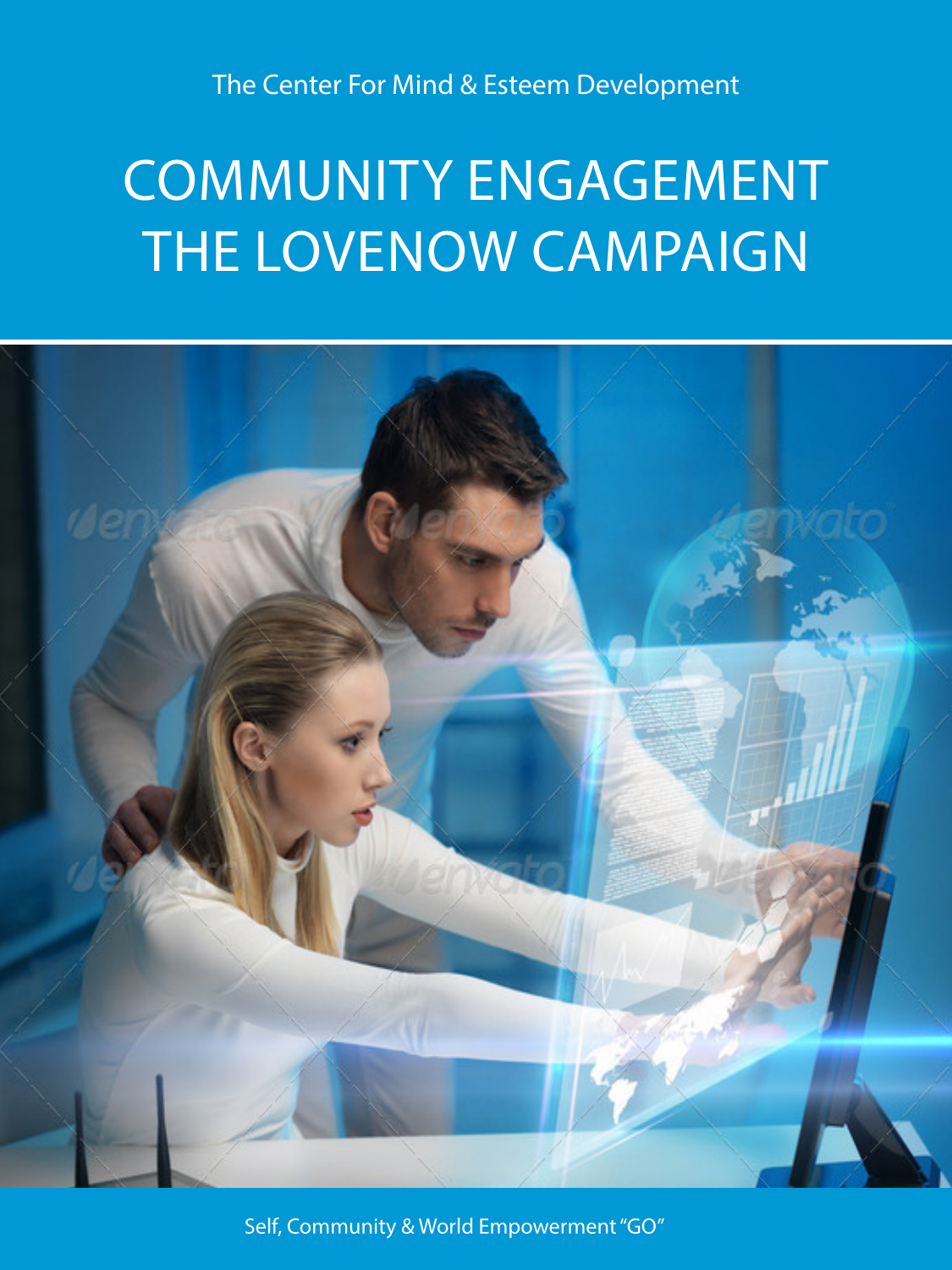

#### Our Mission

The mission of the Senior Companion Advisory Council is to provide wise counsel, advice and support in the operation of the Senior Companion Program (The Health Department) as well as promote independent living, recognize Senior Companions and conduce an annual project evaluation. "







"

**MED, Inc Online Training- Empower your character, belief & confidence within youself. In-S** crease Self-Esteem, Productivity, & Quality of Service. This web platform is designed to moti**vate and empower you to achieve your next level of Success Now. Information Resoures - ACCESS RESOURCES, COMMUNICATE, CONNECT, ENGAGE & BE EMPOWERED! Easy Access is important. This powerful online information resource center will assist you in accomplishing your personal and professional goals. Marvin Mack, Life Coach -Need additional support? Sign up for CMED's Online or In Person Life Coaching Sessions. Even Access our Self-Empowerment Webinar Series at your convenience. You can access these Webinars on any device. Stay Motivated.** 

The Patients Program - TRANSFORMING RESEARCH THROUGH PARTNERSHIPS. The PA-<br>
TIENTS Program leverages innovative partnerships with patient communities and health care **systems to ensure that patients, health care providers, and other partners are actively engaged in research The PATIENTS Program believes that everyone has unique knowledge and skills to share. The program offers a wide range of training and resources in patient-centered outcomes research and other related topics.**

The PATIENTS Program works with individuals to conduct research that is meaningful to<br>
the community in which they reside. Patients and caregivers are involved as advisors at every step of the research process.

2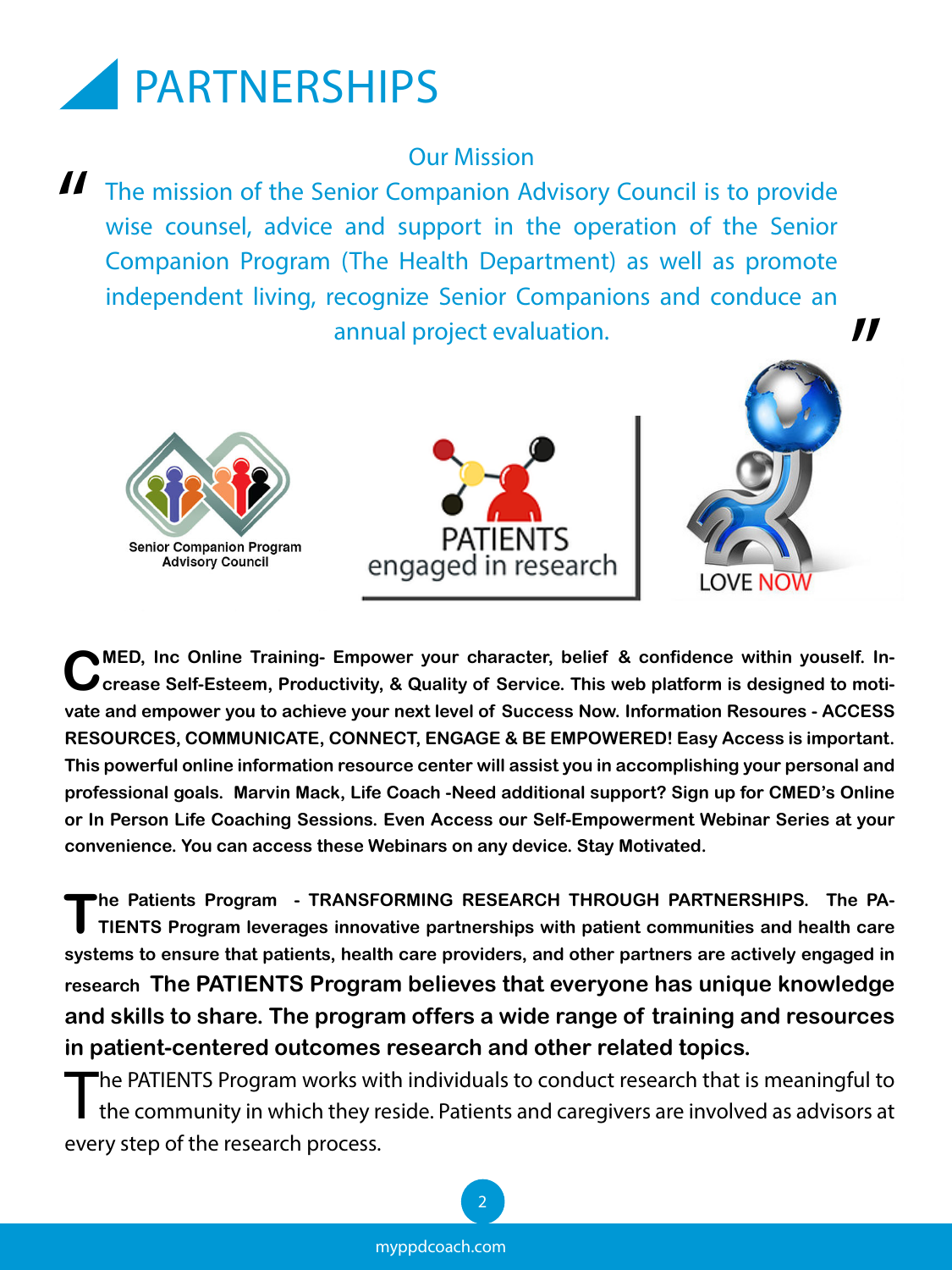

Hi-Tech, Hi-Touch "It Takes A Village & Technology"

The Senior Companions Community Empowerment Network is designed to build a solid relationship with community stakeholders via a Web-Platform. This will empower us to become a family unit. Our goal is to offer the community

the opportunity to Communicate, Connect, Engage, Learn and Empower Real-time Senior Reform.



**The Senior Companion Advisory** Council is committed to motivate, encourage and empower Senior Companions, community leaders, service providers and recipients of services to working together with care, compassion and fundraising to improve the quality of life for all.

The Baltimore City Health<br>
Department Division of Aging and Care Services offers a variety of services and initiatives to improve the lives of seniors in Baltimore, including health evaluation, personal care, transportation and volunteer opportunities.

The Senior Companion Program ( SCP ) Advisory Council advises, advocates and supports the SCP. Annually the Advisory Council conducts a survey with each Volunteer Station Site Supervisor to determine the

measurable impact of the services provided by the SCP, as well as the services provided by each of the dedicated and committed Volunteer Senior Companions. The Survey findings reveal the benefits provided by the SCP, the impact of the services provided by the volunteer Senior Companions, and the level of satisfaction with the volunteer Senior Companions.

#### Partnership and Relationship Building

Question, How can we partner to better service and empower Seniors, Caregiver and Community Stakeholders to live healthier and happier lives, on a daily bases? Brining all the stakeholder to the table and having conversations, has sparked an exciting synergy. We will let you know the outcome in nine months of this initiative.

3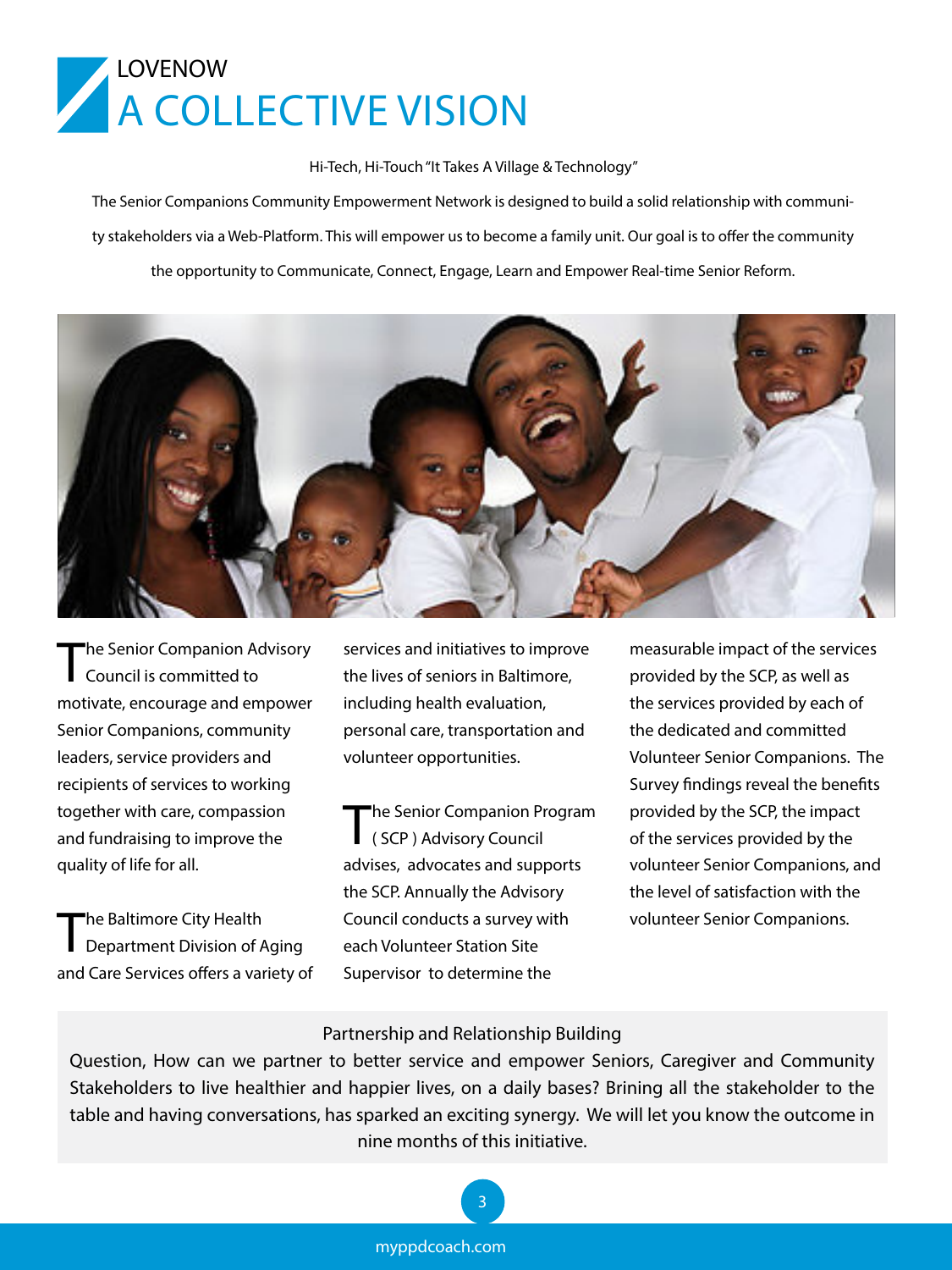# LOVENOW - THE EMPOWERMENT NETWORK SERVICES & SPECIAL PREVILIGES

Live in the Present - Believe In Your Highest Potential & Possibility Because the past cannot be changed, and the future is uncertain, the best scenario for you is to live in the present. If you continue to dwell on what others did to you, it will be<br>impossible for you to live in the present.



## **AdvisoryCouncil**

Volunteer Senior Companions have on the clients /residents, identification of any cost savings associated with the assignment of the volunteer Senior Companion, percentage of clients/residents who meet and/or exceed Care Plan Goals, and the percentage of clients/resident. scpadvisorycouncil.net



#### Community Empowerment

Today I encourage you to make a commitment to yourself to take time each day for your Personal and Professional Development. (PPD) The ultimate goal of The Self-Empowerment Network is to assist us in discovering the power within ourselves to fulfill our purpose and materialize our deepest goals and desires. myppdcoach.net



### University of Maryland

The PATIENTS Program works with individuals to conduct research that is meaningful to the community in which they reside. Patients and caregivers are involved as advisors at every step of the research process. patients.umaryland.edu



#### GYMNASIUM -COMMUNITY HEALTH & FITNESS

Invest In Your Personal & Professional Development allpatients.net

- 1. My Health
- 2. My Relationships
- 3. My Advancement
- 4. My Wealth (Love, Joy, Peace & Great Riches

4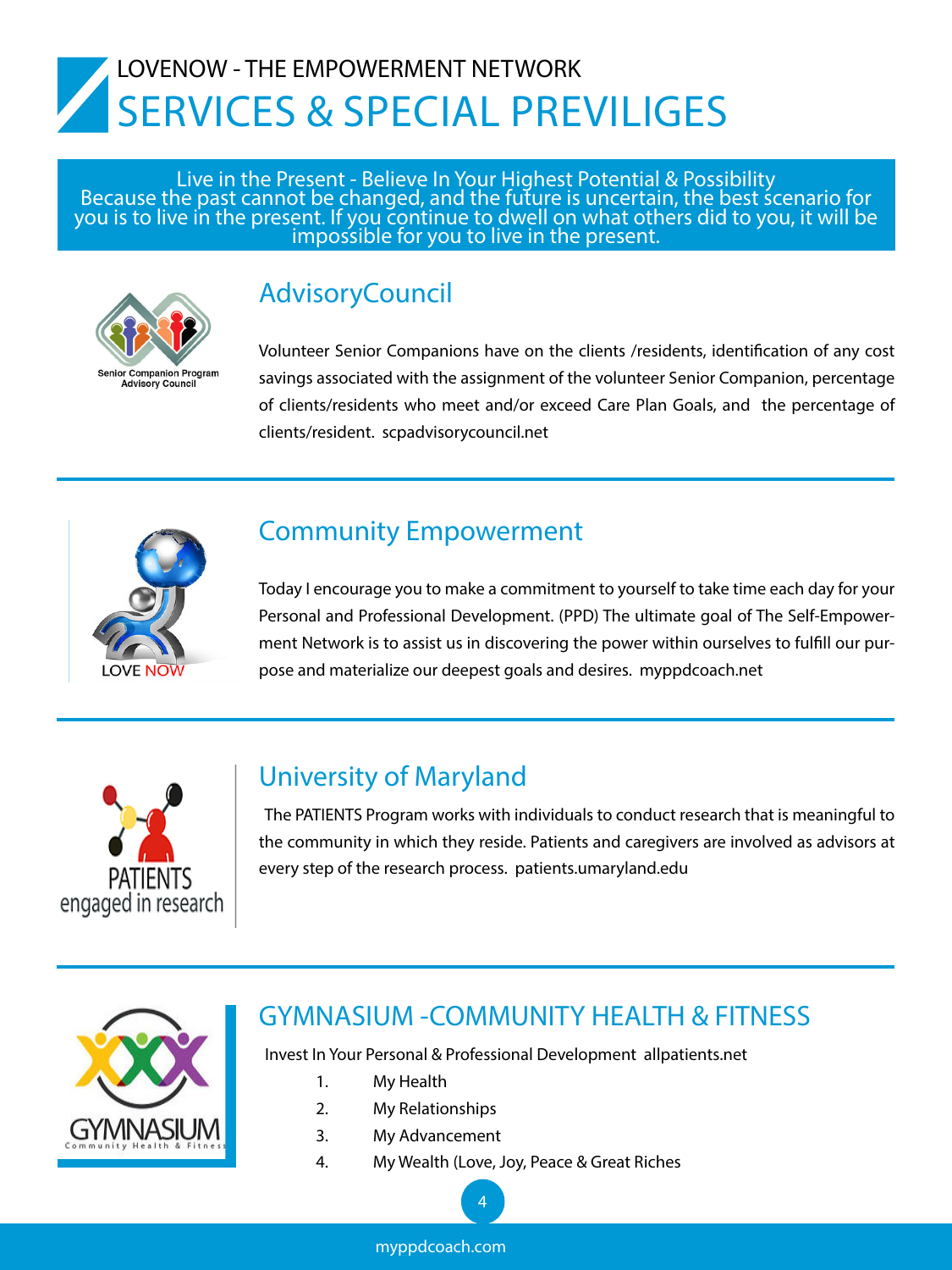# LOVENOW SUCCESSFUL COLLABORATION



#### Pipeline to Proposal Awards

How SCP Got The pcori.org Grant: The Senior Companion Program was first introduced to PCORI by The Patients Program, principle investigator, C. Daniel Mullins, PhD. Dr. Mullins and his team greatly assisted SCP in understanding the pcori grant process and written language for the proposal. And they also introduced us to The Center For Mind & Esteem Development, Marvin Mack, Founder and Director. CMED,Inc. as assisted us in conceptualizing how we are going to use technology to accomplish our goals and objectives.

#### Partnership and Relationship Building

Question, How can we partner to better service and empower Seniors, Caregiver and Community Stakeholders to live healthier and happier lives, on a daily bases? Brining all the stakeholder to the table and having conversations, has sparked an exciting synergy. We will let you know the outcome in nine months of this initiative.

#### Senior Companion Advisory Council

The Senior Companion Advisory Council is committed to motivate, encourage and empower Senior Companions, community leaders, service providers and recipients of services to working together with care, compassion and fundraising to improve the quality of life for all.

#### The Patients Program

The PATIENTS Program works with individuals to conduct research that is meaningful to the community in which they reside. Patients and caregivers are involved as advisors at every step of the research process.

#### The Center For Mind & Esteem Dervelopment

ACCESS RESOURCES, COMMUNICATE, CONNECT, ENGAGE & BE EMPOWERED! Easy Access is important.